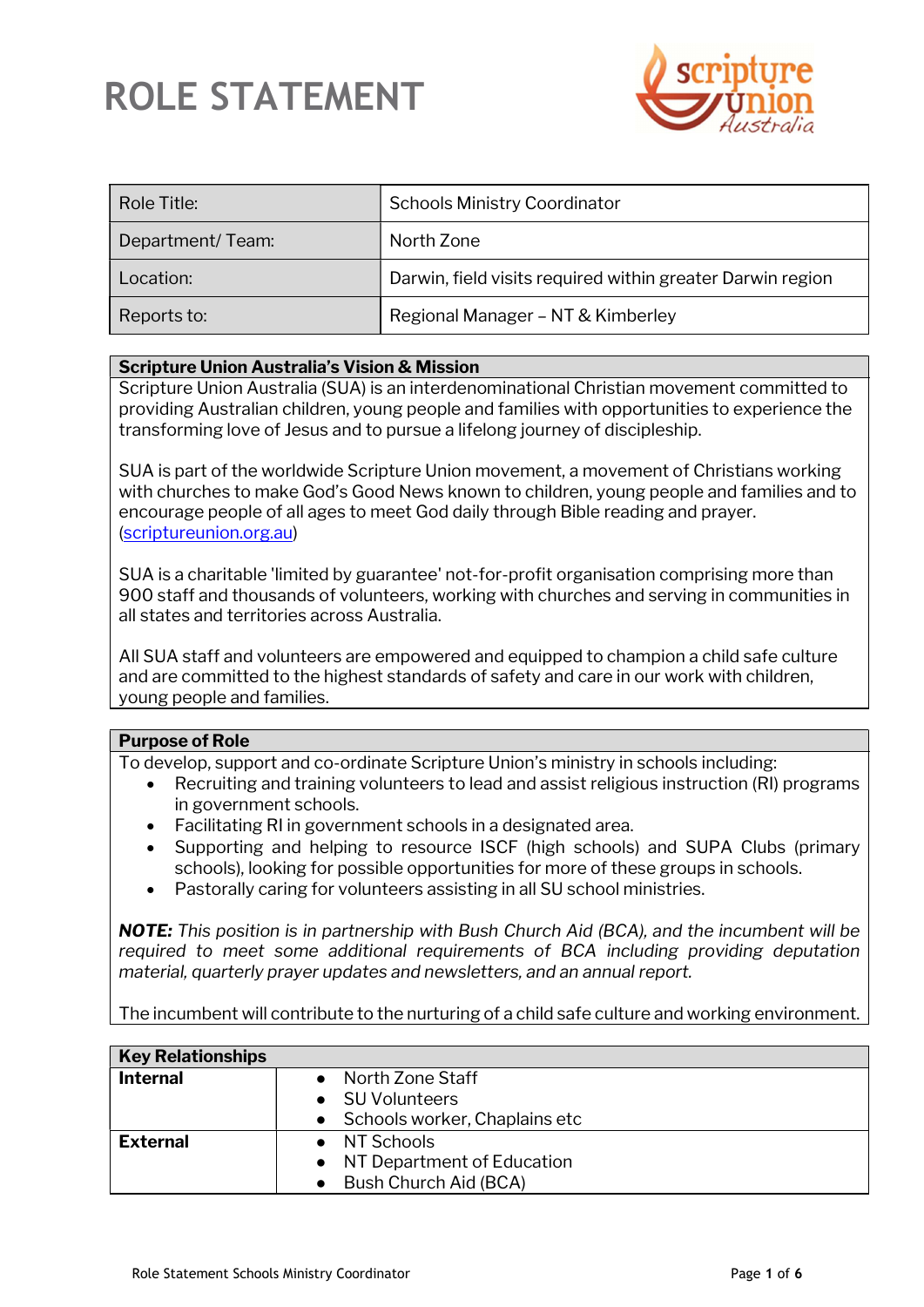



|  | $\bullet$ Churches with an interest in school ministry through the<br>Northern Territory Council of Churches (NTCC)<br>• SU Donors and prayer supporters with an interest in school<br>ministry |
|--|-------------------------------------------------------------------------------------------------------------------------------------------------------------------------------------------------|
|--|-------------------------------------------------------------------------------------------------------------------------------------------------------------------------------------------------|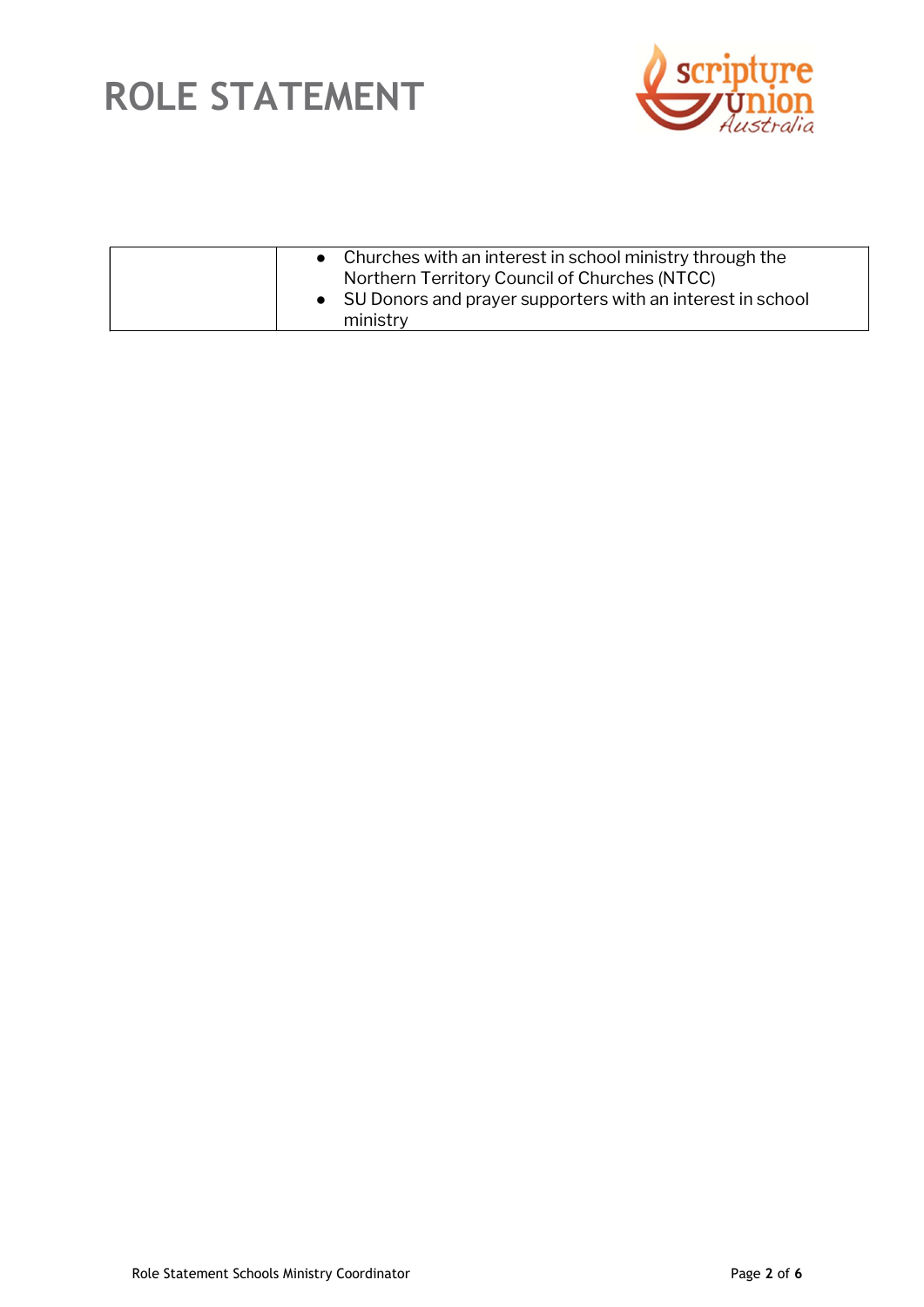

| <b>Key Accountabilities</b> |                                                                                 |                                                                                                                                                                                                                                                                                                                                                                                            |
|-----------------------------|---------------------------------------------------------------------------------|--------------------------------------------------------------------------------------------------------------------------------------------------------------------------------------------------------------------------------------------------------------------------------------------------------------------------------------------------------------------------------------------|
|                             | <b>Accountability areas</b>                                                     | <b>Responsibilities</b>                                                                                                                                                                                                                                                                                                                                                                    |
| 1.                          | Support new and<br>existing schools'<br>ministries                              | Provide volunteers with appropriate training and support<br>$\bullet$<br>Seek to increase the opportunities for RI and other<br>$\bullet$<br>Christian ministries (ie SUPA Clubs, ISCF groups) in<br>schools<br>Teach RI in government schools<br>$\bullet$<br>Follow through with new opportunities<br>$\bullet$                                                                          |
| 2.                          | Communicate the<br>importance of schools'<br>work to churches and<br>supporters | Recruit and train new volunteers, supporters, and church<br>$\bullet$<br>partners<br>Keep supporters and volunteers well informed about the<br>$\bullet$<br>work<br>Visit churches are visited to inform them of the work and<br>$\bullet$<br>invite them to participate                                                                                                                   |
| 3.                          | Maintain relevant<br>knowledge for RI<br>Ministry                               | Participate in relevant conferences, read journals, and<br>$\bullet$<br>network with RI movements in other States<br>Enable and maintain a data base of resource material<br>$\bullet$<br>designed for Christian ministry in schools<br>Keep across all relevant Dept of Education and NT Govt<br>$\bullet$<br>guidelines for the teaching of RI in schools (guidelines,<br>policies, etc) |
| 4.                          | Raise funds towards<br>the role and ministry                                    | Form appropriate ministry partnerships with churches and<br>$\bullet$<br>individuals who are wanting to see the Bible continue to be<br>taught in schools in the Greater Darwin region of the NT<br>Over the coming 4 years, the role will need to become fully<br>$\bullet$<br>self-funded through SUA ministry partnerships                                                              |
| 5.                          | Provide reports on<br>school ministry                                           | SUA management and the NT Council of Churches are to<br>$\bullet$<br>be kept well informed about the status of school's ministry<br>Report to BCA as required<br>$\bullet$                                                                                                                                                                                                                 |
| 6.                          | Represent SU in<br>relevant networks and<br>forums                              | Contribute to and influence key networks such as the<br>$\bullet$<br>NTCC and SUA networks<br>Trial new ideas in our programs<br>$\bullet$                                                                                                                                                                                                                                                 |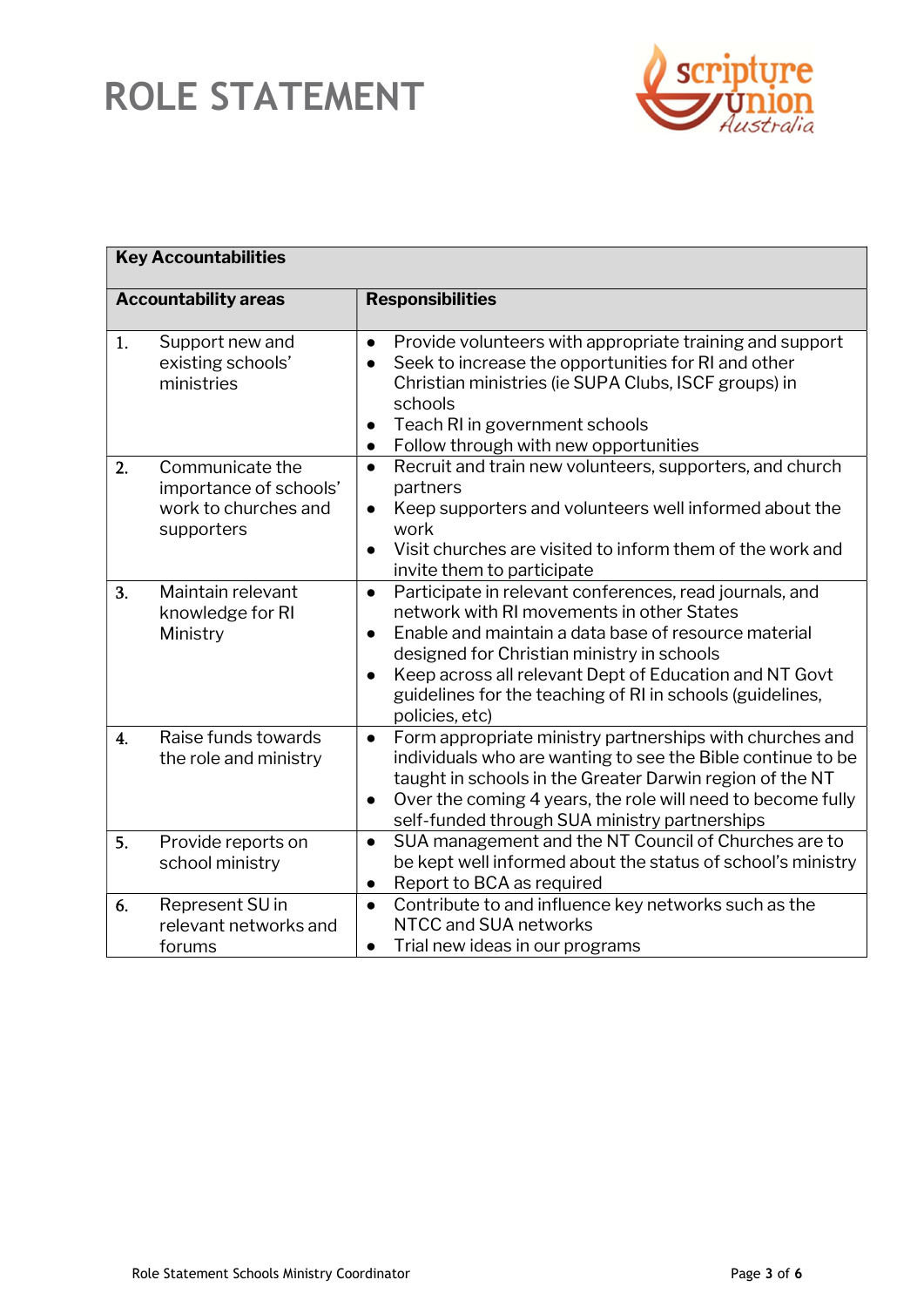

| 7. | Team contribution | Contribute to the immediate team and the broader teams<br>$\bullet$<br>in SUA<br>Participate in SUA devotion activities including prayer<br>$\bullet$<br>retreats<br>Contribute at team meetings<br>$\bullet$<br>Participate in wider organisation-based activities and<br>learning opportunities<br>Demonstrate behaviour in line with a child safe culture<br>$\bullet$ |
|----|-------------------|---------------------------------------------------------------------------------------------------------------------------------------------------------------------------------------------------------------------------------------------------------------------------------------------------------------------------------------------------------------------------|
|    |                   |                                                                                                                                                                                                                                                                                                                                                                           |
|    |                   |                                                                                                                                                                                                                                                                                                                                                                           |
|    |                   |                                                                                                                                                                                                                                                                                                                                                                           |
|    |                   | Comply with WHS requirements                                                                                                                                                                                                                                                                                                                                              |
|    |                   | Protect own health and safety<br>$\bullet$                                                                                                                                                                                                                                                                                                                                |
|    |                   | Protect safety of others. Report hazards, risks and all<br>$\bullet$<br>incidents.                                                                                                                                                                                                                                                                                        |
|    |                   |                                                                                                                                                                                                                                                                                                                                                                           |

### Qualifications and experience

- A strong background in ministry and mission
- Theological Training to a minimum of diploma level (or willingness to undertake)
- Teaching background or skills
- $\bullet$  Experience in a similar role

| <b>Competencies</b>             |                                                                                                                                                                                                                                                                                                               |
|---------------------------------|---------------------------------------------------------------------------------------------------------------------------------------------------------------------------------------------------------------------------------------------------------------------------------------------------------------|
| <b>Competency areas</b>         | <b>Definitions</b>                                                                                                                                                                                                                                                                                            |
| <b>Technical / Professional</b> | Well developed interpersonal skills with a focus on teaching,<br>$\bullet$<br>training and relationship building<br>Strong Biblical and theological knowledge with a high level of<br>competence to facilitate learning for children and young<br>people<br>Ability to lead, encourage and develop volunteers |
| <b>Attention to detail</b>      | Accomplishing tasks, no matter how small, showing concern for all<br>aspects of the job. Accurately checking processes and tasks.<br>Ensuring others can rely on the accuracy of work completed by<br>the incumbent.                                                                                          |
| <b>Collaboration</b>            | Working effectively with others in the organisation (including<br>fellow team members and people in other teams) to accomplish<br>organisational goals and to identify and resolve problems.                                                                                                                  |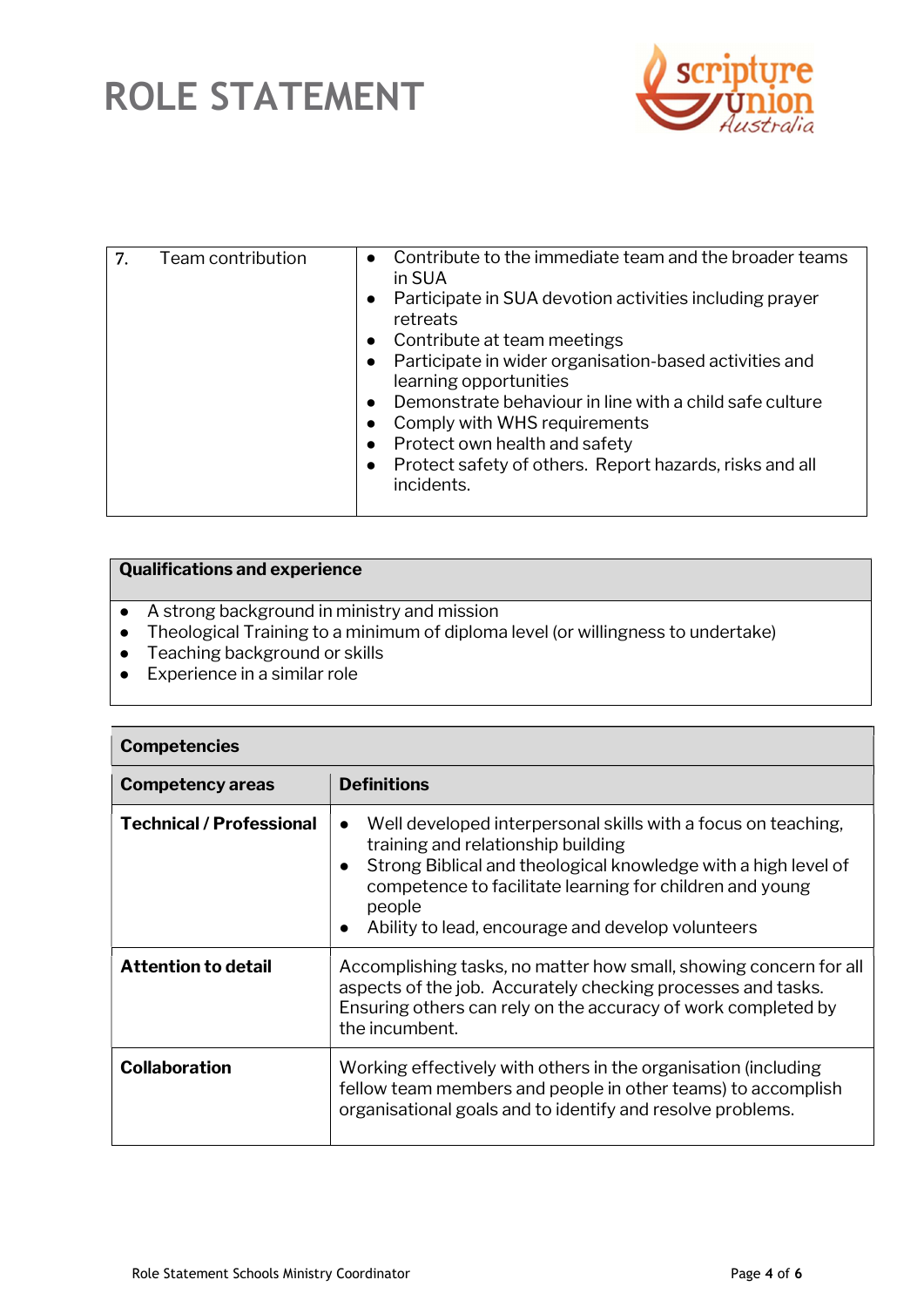

| <b>Communication (verbal</b><br>and written) | Using effective interpersonal skills to present ideas and views to<br>individuals or groups (including nonverbal communication).<br>Targeting presentations to the characteristics and needs of the<br>audience (should the role require giving presentations).<br>Expressing ideas clearly in any written format (memo, email, and<br>letter) with correct spelling, grammar and structure.                                                                                                                                                                                                                                                                                                                                                                                                                                                                                                                     |
|----------------------------------------------|------------------------------------------------------------------------------------------------------------------------------------------------------------------------------------------------------------------------------------------------------------------------------------------------------------------------------------------------------------------------------------------------------------------------------------------------------------------------------------------------------------------------------------------------------------------------------------------------------------------------------------------------------------------------------------------------------------------------------------------------------------------------------------------------------------------------------------------------------------------------------------------------------------------|
| <b>Continuous</b><br>improvement             | Using initiative to identify and suggest improvements to<br>processes and procedures. Analysing options for procedural<br>improvements and documenting outcomes.                                                                                                                                                                                                                                                                                                                                                                                                                                                                                                                                                                                                                                                                                                                                                 |
| <b>Customer service</b>                      | Making efforts to listen to and understand stakeholders (both<br>internal and external). Anticipating stakeholders' needs and giving<br>high priority to stakeholder satisfaction.                                                                                                                                                                                                                                                                                                                                                                                                                                                                                                                                                                                                                                                                                                                               |
| <b>Problem solving</b>                       | Analysing problems effectively, evaluating alternative courses of<br>action, exercising sound judgement and taking action in line with<br>the level of authority of the role.                                                                                                                                                                                                                                                                                                                                                                                                                                                                                                                                                                                                                                                                                                                                    |
| Self-management                              | Managing one's own wellbeing and workplace behavior in order to<br>contribute to a positive culture within SUA. This includes:<br>Maintaining and promoting social, ethical and organisational<br>norms in line with a Christian ethos;<br>Taking actions that indicate a consideration for the feelings<br>and needs of others; being aware of the impact of one's own<br>behaviour;<br>Maintaining stable performance under pressure and managing<br>one's own stress effectively;<br>Handling disappointment and/or rejection while maintaining<br>effectiveness:<br>Demonstrating perseverance by staying with a plan of action<br>until the desired objective is achieved or is no longer required;<br>and<br>Being open to change and willing to adapt to new directions;<br>adapting working style to blend with changes; and articulating<br>workplace concerns in a respectful and constructive manner. |
| <b>Teamwork</b>                              | Active participation in team effectiveness. Taking actions that<br>demonstrate consideration for the feelings and needs of others.<br>Being aware of the effect of one's behaviour on others.<br>Proactively developing relationships. Using appropriate<br>interpersonal styles and methods to inspire, guide and persuade<br>others toward goal achievement. Working independently to a high<br>performance standard when required.                                                                                                                                                                                                                                                                                                                                                                                                                                                                            |